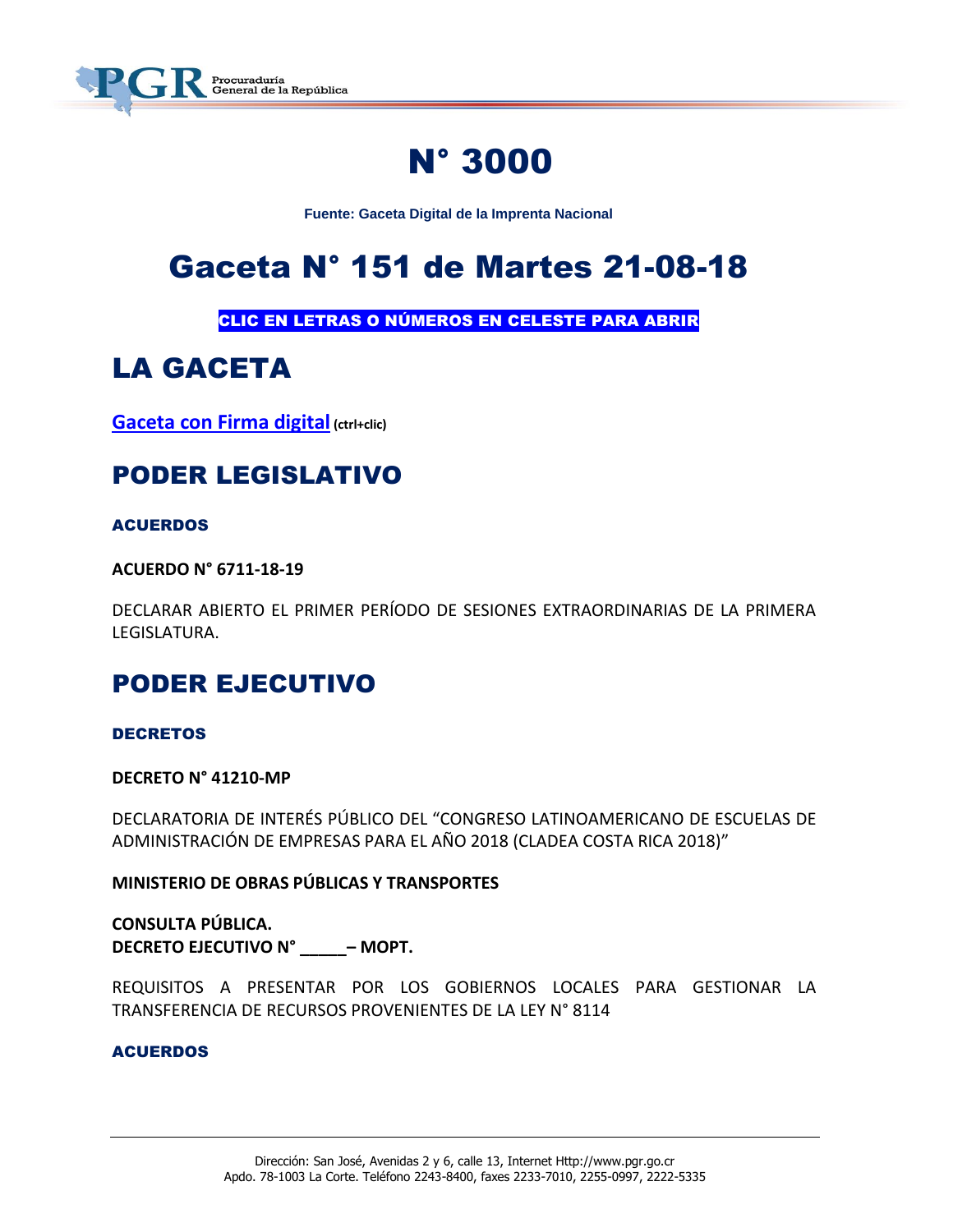

### **ACUERDO Nº DIP-002-2018-MICITT**

#### **MINISTERIO DE CIENCIA, TECNOLOGÍA Y TELECOMUNICACIONES**

"DECLARATORIA DE INTERÉS PÚBLICO DEL "XV CONGRESO INTERNACIONAL DE TOPOGRAFÍA, CATASTRO, GEODESIA Y GEOMÁTICA 2018"

#### **EDICTOS**

#### **CONSEJO DE GOBIERNO**

CONVOCATORIA A LAS CÁMARAS Y ORGANIZACIONES PARA EL NOMBRAMIENTO DE SUS REPRESENTANTES COMO MIEMBROS DEL CONSEJO NACIONAL DE CONCESIONES

### DOCUMENTOS VARIOS

- [GOBERNACIÓN Y POLICÍA](https://www.imprentanacional.go.cr/gaceta/#gobernacin-y-polica)
- [HACIENDA](https://www.imprentanacional.go.cr/gaceta/#hacienda)
- [AGRICULTURA Y GANADERÍA](https://www.imprentanacional.go.cr/gaceta/#agricultura-y-ganadera)
- [EDUCACIÓN PÚBLICA](https://www.imprentanacional.go.cr/gaceta/#educacin-pblica)
- [TRABAJO Y SEGURIDAD SOCIAL](https://www.imprentanacional.go.cr/gaceta/#trabajo-y-seguridad-social)
- [JUSTICIA Y PAZ](https://www.imprentanacional.go.cr/gaceta/#justicia-y-paz)
- [AMBIENTE Y ENERGÍA](https://www.imprentanacional.go.cr/gaceta/#ambiente-y-energa)

### TRIBUNAL SUPREMO DE ELECCIONES

- [RESOLUCIONES](https://www.imprentanacional.go.cr/gaceta/#resoluciones)
- [EDICTOS](https://www.imprentanacional.go.cr/gaceta/#edictos)
- [AVISOS](https://www.imprentanacional.go.cr/gaceta/#avisos)

### CONTRATACION ADMINISTRATIVA

- [LICITACIONES](https://www.imprentanacional.go.cr/gaceta/#licitaciones)
- [ADJUDICACIONES](https://www.imprentanacional.go.cr/gaceta/#adjudicaciones)
- [REMATES](https://www.imprentanacional.go.cr/gaceta/#remates)
- [NOTIFICACIONES](https://www.imprentanacional.go.cr/gaceta/#notificaciones)
- [FE DE ERRATAS](https://www.imprentanacional.go.cr/gaceta/#fe-de-erratas)

### REGLAMENTOS

#### **TRABAJO Y SEGURIDAD SOCIAL**

POLÍTICA INSTITUCIONAL DE INCLUSIÓN Y PROTECCIÓN LABORAL DE LAS PERSONAS CON DISCAPACIDAD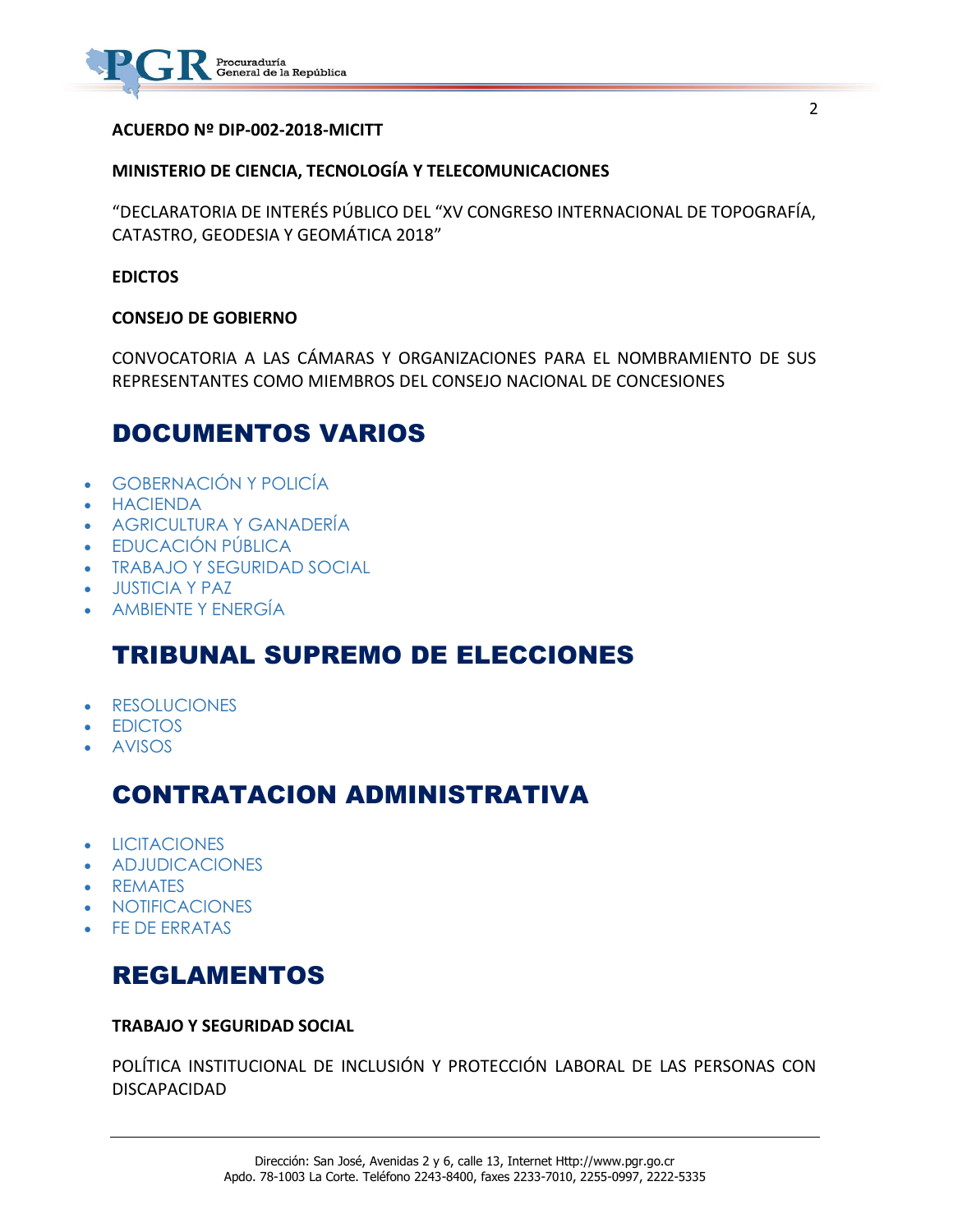

### **UNIVERSIDAD TÉCNICA NACIONAL**

SE MODIFICA PARCIALMENTE EL ARTÍCULO N° 5 DEL REGLAMENTO DE DEDICACIÓN EXCLUSIVA.

SE MODIFICA PARCIALMENTE EL MANUAL DESCRIPTIVO DE CLASES DE PUESTOS DE LA UTN, CATEGORÍA PROFESOR INVITADO.

#### **MUNICIPALIDADES**

#### **MUNICIPALIDAD DE CARRILLO**

REGLAMENTO DE CONSTRUCCIONES Y AMPLIACIÓN FISCALIZACIÓN DE OBRAS, MOVIMIENTO DE TIERRA Y PERMISOS DE DEMOLICIÓN EN EL CANTÓN DE CARRILLO GUANACASTE

#### **MUNICIPALIDAD DEL CANTÓN DE QUEPOS**

REGLAMENTO PARA LA ADMINISTRACIÓN Y OPERACIÓN DE LOS SISTEMAS DE ESTACIONAMIENTOS AUTORIZADO EN EL CANTÓN DE QUEPOS

### REMATES

[AVISOS](https://www.imprentanacional.go.cr/gaceta/#avisos)

### INSTITUCIONES DESCENTRALIZADAS

- **[BANCO CENTRAL DE COSTA RICA](https://www.imprentanacional.go.cr/gaceta/#banco-central-de-costa-rica)**
- [BANCO NACIONAL DE COSTA RICA](https://www.imprentanacional.go.cr/gaceta/#banconacional-de-costa-rica)
- [BANCO DE COSTA RICA](https://www.imprentanacional.go.cr/gaceta/#banco-de-costa-rica)
- [UNIVERSIDAD DE COSTA RICA](https://www.imprentanacional.go.cr/gaceta/#universidad-de-costa-rica)
- [UNIVERSIDAD NACIONAL](https://www.imprentanacional.go.cr/gaceta/#universidad-nacional)
- [INSTITUTO TECNOLÓGICO DE COSTA RICA](https://www.imprentanacional.go.cr/gaceta/#instituto-tecnolgico-de-costarica)
- [CAJA COSTARRICENSE DE SEGURO SOCIAL](https://www.imprentanacional.go.cr/gaceta/#caja-costarricense-de-segurosocial)
- [INSTITUTO COSTARRICENSE DE ACUEDUCTOS](https://www.imprentanacional.go.cr/gaceta/#instituto-costarricense-deacueductos) [Y ALCANTARILLADOS](https://www.imprentanacional.go.cr/gaceta/#instituto-costarricense-deacueductos)
- [AVISOS](https://www.imprentanacional.go.cr/gaceta/#avisos)

### REGIMEN MUNICIPAL

- [MUNICIPALIDAD DE VÁZQUEZ DE CORONADO](https://www.imprentanacional.go.cr/gaceta/#municipalidadde-vzquez-de-coronado)
- [MUNICIPALIDAD DE ACOSTA](https://www.imprentanacional.go.cr/gaceta/#municipalidadde-acosta)
- [MUNICIPALIDAD DE MONTES DE OCA](https://www.imprentanacional.go.cr/gaceta/#municipalidadde-montes-de-oca)
- [MUNICIPALIDAD DE POÁS](https://www.imprentanacional.go.cr/gaceta/#municipalidadde-pos)
- [MUNICIPALIDAD DE SANTO DOMINGO](https://www.imprentanacional.go.cr/gaceta/#municipalidadde-santo-domingo)
- [MUNICIPALIDAD DE FLORES](https://www.imprentanacional.go.cr/gaceta/#municipalidadde-flores)
- [MUNICIPALIDAD DE SARAPIQUÍ](https://www.imprentanacional.go.cr/gaceta/#municipalidadde-sarapiqu)